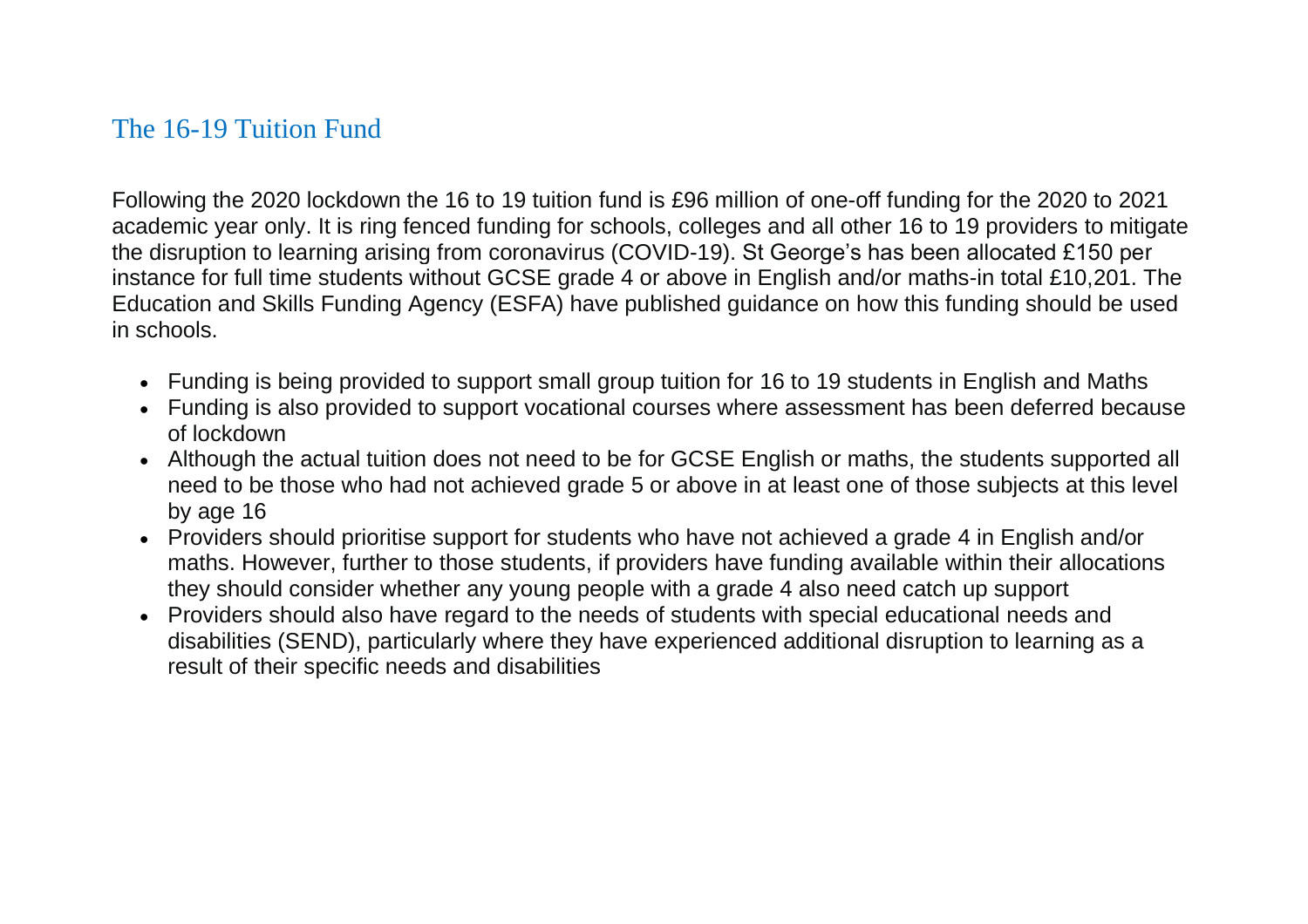## Sixth Form Overview

| <b>School Name</b>                                               | St George's RC School |
|------------------------------------------------------------------|-----------------------|
| Pupils in Sixth Form                                             | 210                   |
| Number of Pupils who have not achieved a 4 in English -September | 15                    |
| 2020                                                             |                       |
| Number of Pupils who have not achieved a 4 in Maths-September    | 28                    |
| 2020                                                             |                       |
| <b>Publish Date</b>                                              | October 2020          |

| <b>English and Maths Tuition</b>                              |                  |                                                                 |                                                                                                           |                                                                                        |                                                                                                |                                                   |               |                       |  |
|---------------------------------------------------------------|------------------|-----------------------------------------------------------------|-----------------------------------------------------------------------------------------------------------|----------------------------------------------------------------------------------------|------------------------------------------------------------------------------------------------|---------------------------------------------------|---------------|-----------------------|--|
| <b>Barrier</b>                                                | Size of<br>Group | <b>Reason</b><br>for<br><b>Selection</b>                        | <b>Expected</b><br>outcome                                                                                | <b>Action</b>                                                                          | <b>Rationale</b><br>behind the<br>approach?                                                    | How will you<br>know it is<br>implemented<br>well | <b>Budget</b> | <b>Review</b><br>date |  |
| Pupils have<br>gaps in their<br>knowledge<br>post<br>lockdown | 5 pupils         | Pupils not<br>achieved<br>English or<br><b>Maths</b><br>grade 4 | Students will<br>catch up on<br>learning<br>missed to<br>achieve<br>desired end<br>point in<br>curriculum | Small group<br>tuition on<br><b>Saturdays</b>                                          | Maths and<br>English<br>teachers are<br>best placed to<br>deliver best<br>learning<br>outcomes | Learning walks<br>on Live lessons                 | £972          | March<br>2021         |  |
| Pupils have<br>gaps in their<br>knowledge<br>post<br>lockdown | 5 pupils         | Pupils not<br>achieved<br>English or<br>Maths<br>grade 4        | Students will<br>catch up on<br>learning<br>missed to<br>achieve<br>desired end                           | Small group<br>tuition<br>during P6 by<br>existing<br>English and<br>Maths<br>teachers | Maths and<br>English<br>teachers are<br>best placed to<br>deliver best<br>learning<br>outcomes | Learning walks<br>on Live lessons                 | £810          | March<br>2021         |  |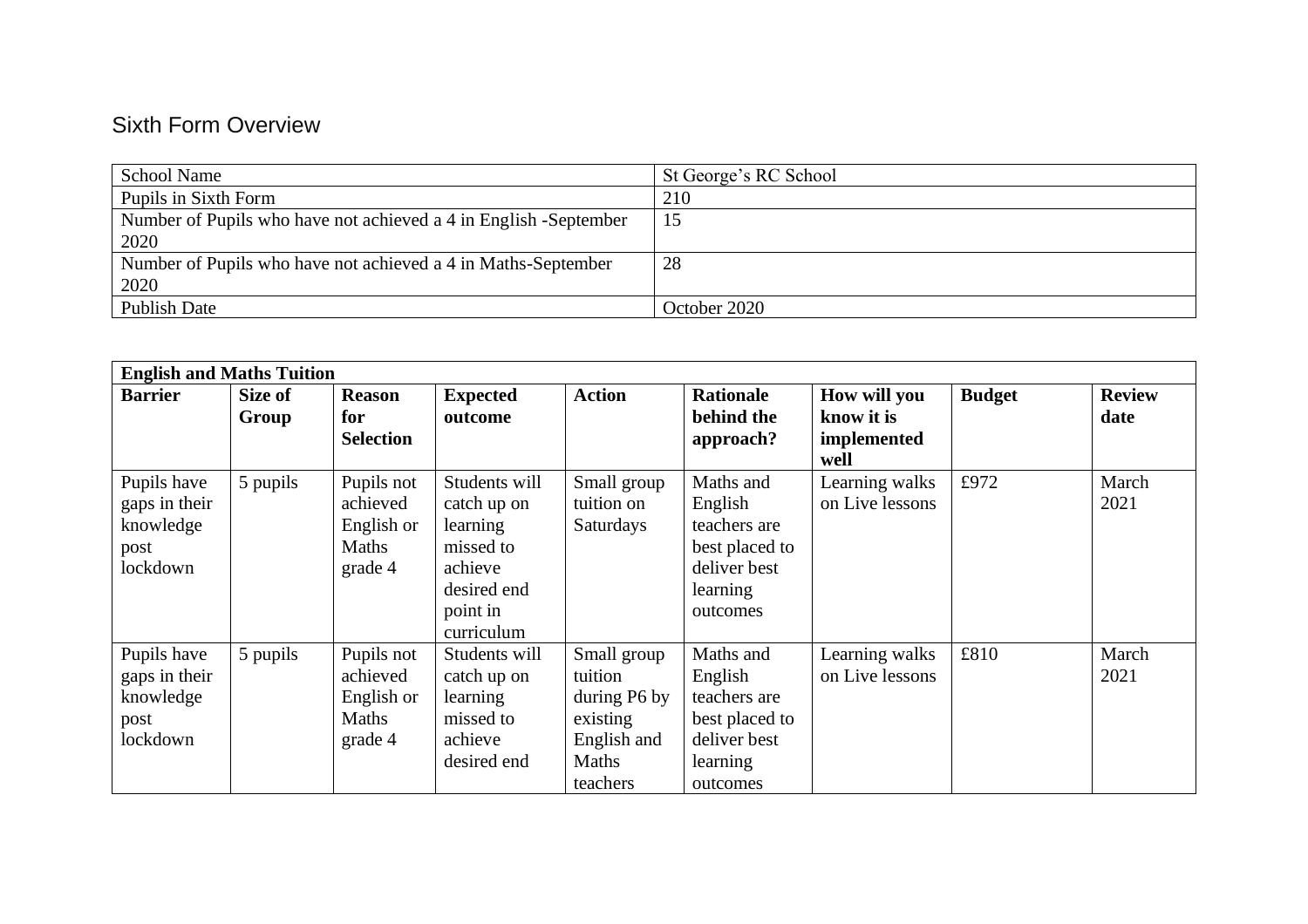|                                                                           |          |                                                                                            | point in<br>curriculum                                                                                    |                                                                                   |                                                                                                          |                                                       |                            |               |
|---------------------------------------------------------------------------|----------|--------------------------------------------------------------------------------------------|-----------------------------------------------------------------------------------------------------------|-----------------------------------------------------------------------------------|----------------------------------------------------------------------------------------------------------|-------------------------------------------------------|----------------------------|---------------|
| Pupils have<br>gaps in their<br>knowledge<br>post<br>lockdown             | 3 pupils | Pupils not<br>achieved<br>English or<br><b>Maths</b><br>grade 4<br><b>SEND</b><br>priority | Students will<br>catch up on<br>learning<br>missed to<br>achieve<br>desired end<br>point in<br>curriculum | Small group<br>tuition<br>weekly<br>before school                                 | Maths and<br>English<br>teachers are<br>best placed to<br>deliver best<br>learning<br>outcomes           | Learning walks<br>on Live lessons                     | £270                       | March<br>2021 |
| Pupils have<br>gaps in their<br>knowledge<br>post<br>lockdown             | 3 pupils | Pupils not<br>achieved<br>English or<br>Maths<br>grade 4                                   | Students will<br>catch up on<br>learning<br>missed to<br>achieve<br>desired end<br>point in<br>curriculum | Small group<br>tuition<br>during Easter<br>and half term                          | Maths and<br>English<br>teachers are<br>best placed to<br>deliver best<br>learning<br>outcomes           | Learning walks<br>on Live lessons                     | £2592                      | March<br>2021 |
| SEND pupils<br>struggle to<br>access maths<br>and English<br>lessons      | 3 pupils | Pupils not<br>achieved<br>English or<br>Maths<br>grade 4<br><b>SEND</b><br>Priority        | Students will<br>achieve same<br>end points as<br>all other pupils                                        | 121 tuition in<br>English and<br>maths                                            | Support staff<br>help pupils<br>access<br>curriculum at<br>their own pace                                | Learning walks,<br>record keeping,<br>pupils assessed | £1200                      | March<br>2021 |
| SEND pupils<br>struggle to<br>access<br>lessons<br>delivered via<br>Teams | 1 pupil  | <b>SEND</b><br>pupils<br>monitored<br>via regular<br>tracking                              | Students are<br>supported so<br>they have full<br>access to the<br>curriculum                             | Some pupils<br>with ECHP<br>to attend<br>school to<br>receive 121<br>support from | In person<br>support is best<br>to help pupils<br>understand<br>instructions<br>and access<br>curriculum | Learning walks,<br>record keeping,<br>pupils assessed | Covered by<br>usual salary | March<br>2021 |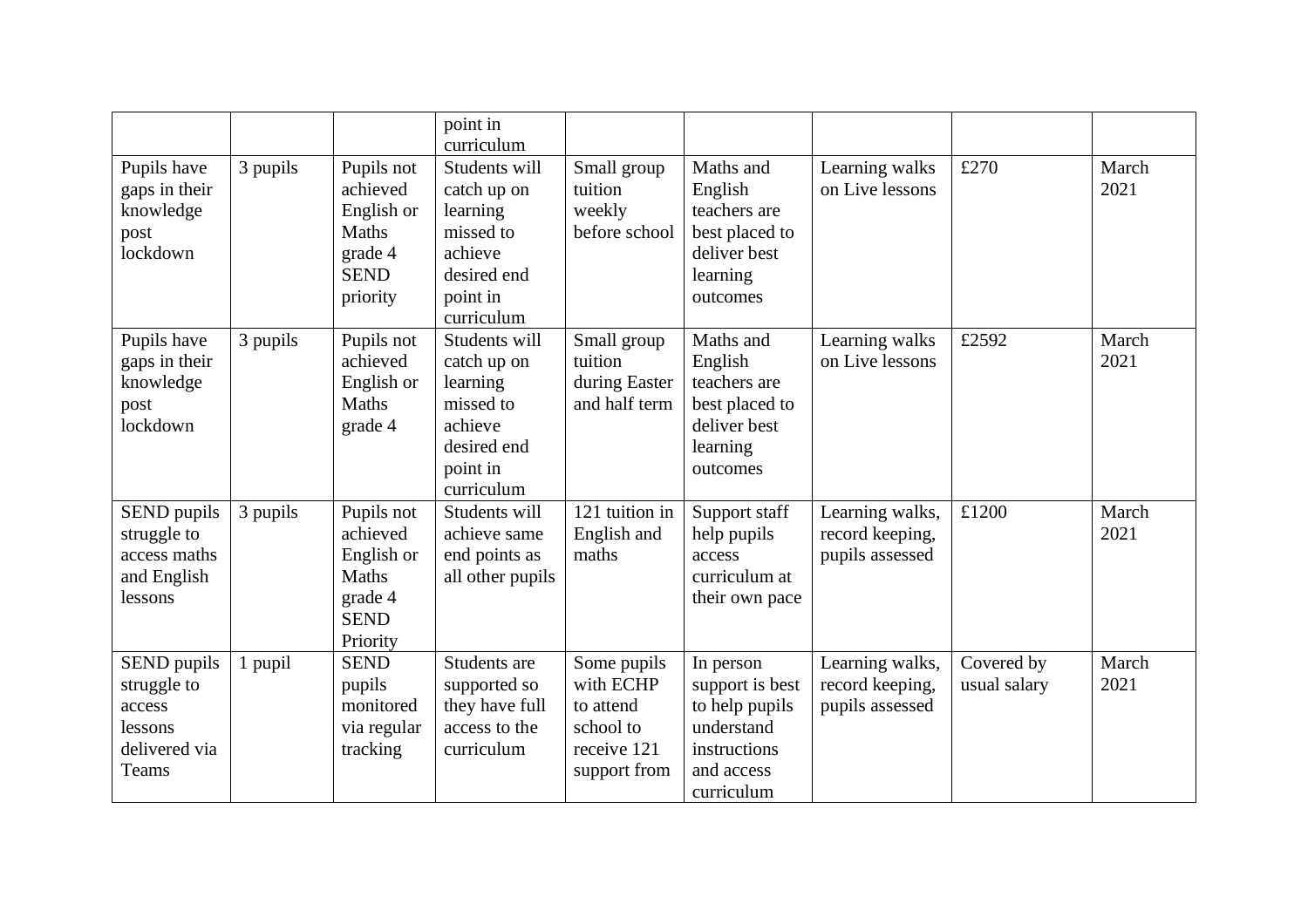|--|--|--|--|

| <b>Tuition in Vocational Subjects</b>                         |                      |                                                                                                                                       |                                                                                                        |                                                                                    |                                                                                                 |                                                   |               |                       |  |
|---------------------------------------------------------------|----------------------|---------------------------------------------------------------------------------------------------------------------------------------|--------------------------------------------------------------------------------------------------------|------------------------------------------------------------------------------------|-------------------------------------------------------------------------------------------------|---------------------------------------------------|---------------|-----------------------|--|
| <b>Barrier</b>                                                | Group<br><b>Size</b> | <b>Reason for</b><br>selection                                                                                                        | <b>Expected</b><br>outcome                                                                             | <b>Action</b>                                                                      | <b>Rationale</b><br>behind the<br>approach?                                                     | How will you<br>know it is<br>implemented<br>well | <b>Budget</b> | <b>Review</b><br>date |  |
| Pupils have<br>gaps in their<br>knowledge<br>post<br>lockdown | 5 pupils             | Tracking to<br>identify<br>pupils in<br>subject<br>area-pupils<br>who have<br>not<br>achieved 4<br>or $5$ in<br>English and<br>Maths  | Students will<br>catch up on<br>learning<br>missed to<br>achieve desired<br>end point in<br>curriculum | Small group<br>tuition on<br>Saturdays by<br>existing<br>vocational<br>teachers    | Vocational<br>subject<br>teachers are<br>best placed to<br>deliver best<br>learning<br>outcomes | Learning walks<br>on Live lessons                 | £1539         | March<br>2021         |  |
| Pupils have<br>gaps in their<br>knowledge<br>post<br>lockdown | 4 pupils             | Tracking to<br>identify<br>pupils in<br>subject<br>area- pupils<br>who have<br>not<br>achieved 4<br>or $5$ in<br>English and<br>Maths | Students will<br>catch up on<br>learning<br>missed to<br>achieve desired<br>end point in<br>curriculum | Small group<br>tuition during<br>period 6 by<br>existing<br>vocational<br>teachers | Vocational<br>subject<br>teachers are<br>best placed to<br>deliver best<br>learning<br>outcomes | Learning walks<br>on Live lessons                 | £1485         | March<br>2021         |  |